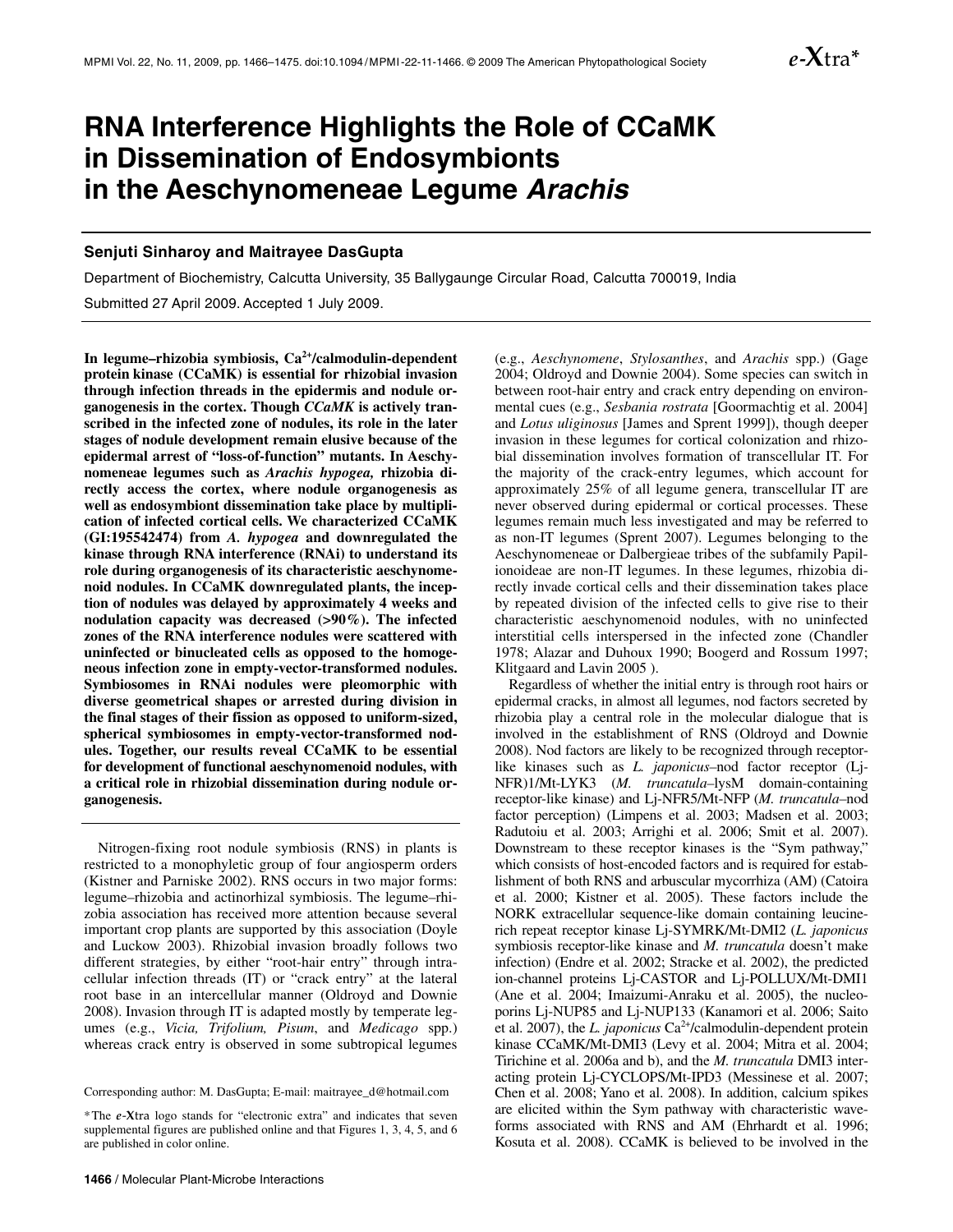recognition and interpretation of these spikes that are specific to each symbiosis (Wais et al. 2000; Oldroyd and Downie 2004). Nodulation-specific transcription factors, such as MtNSP1 and MtNSP2 (*M. truncatula* nodulation-signaling pathways), Mt-ERF1 (required for nodulation), and Lj-NIN (nodule inception), function downstream of the Sym pathway and are involved in transcriptional reprogramming for initiation of RNS (Schauser et al. 1999; Kalo et al. 2005; Smit et al. 2005; Middleton et al. 2007).

Central to the regulation of CCaMK is an autoinhibitory domain within the calcium/calmodulin-binding domain, deregulation of which leads to autonodulation in the absence of bacterial elicitation (Gleason et al. 2006; Tirichine et al. 2006b). This indicated that CCaMK is essential for coordination between rhizobial invasion through IT in the epidermis and the development of nodule primordia in the cortex (Oldroyd and Downie 2008). CYCLOPS, a substrate for CCaMK, is specifically required for infection, whereas organogenesis is envisaged to require additional substrates (Yano et al. 2008). Because of the epidermal arrest of loss-of-function mutants, a clear picture of the role of CCaMK in the later stages of nodule development remain elusive. Non-IT legumes breach the epidermis and allow one to check the role of factors involved in nod-factor signaling in cortical processes. We used the non-IT legume *Arachis hypogea* for investigating the role of CCaMK during nodule development*. A. hypogea* belongs to the Aeschynomeneae or Dalbergieae tribe, which is relatively basal in its divergence within the Papilionoids (Hougaard et al. 2008; Bertioli et al. 2009). Nod factor has been identified from *Arachis* sp.-specific *Bradyrhizobium* spp. (Taurian et al. 2008) but it is not yet known whether *Arachis* spp., like the other members of the aeschynomenae tribe, can undergo successful nodulation in the absence of nod factor (Gillette and Elkan 1996; Giraud et al. 2007). The results presented here show that CCaMK, a member of the nod-factor signaling cascade, is expressed in *A. hypogea* roots and nodules. Through RNA interference (RNAi)-mediated knockdown of *A. hypogea* CCaMK (hereafter called AhCCaMK), we demonstrate that the kinase has essential roles in dissemination of the endosymbionts during the development of its characteristic aeschynomenoid nodules.

## **RESULTS**

#### **Characteristics of** *AhCCaMK***.**

AhCCaMK was isolated by amplification of root cDNA using a degenerate priming approach based on legume CCaMK sequences. AhCCaMK shows the highest homology with its predicted orthologue in *S. rostrata*, with 89% amino acid identity (Fig. 1A). It clusters together with CCaMK from other legume species in a phylogenetic distance tree but is placed nearest to the point of divergence of CCaMK from legumes and nonlegumes (Fig. 1B). Maximum sequence variability was noted in between β strand 2 (β2) and helix C (αC) of the catalytic domain (Supplementary Fig. 1). Structural alignment of homology models reveals that the variable region between β2 and β3, with the exception of *Pisum sativum*  CCaMK*,* is superimposable (Fig. 1C). In contrast, the variable region between β3 and αC protrudes as a loop from the N-terminal domain of the superimposed core structure of the kinase, with noticeable differences in their predicted structure. Although, in nonlegumes such as *Lilium longiflorum* and *Oryza sativa*, this loop appeared extended and unstructured, with a propensity of forming β-sheets, in legumes such as *S. rostrata, P. sativum, Medicago truncatula*, and *Lotus japonicus*, the loop appeared to from perfect helices. In *A. hypogea*, the loop appeared unstructured, with a single helical turn, which made

AhCCaMK structurally closer to CCaMK from nonlegumes and is consistent with its position being near the point of divergence of CCaMK from legumes and nonlegumes. The functional importance of this loop remains unknown but such loops in the same structural position have been earlier designated as a fingerprint feature of members of the family of death-associated protein kinases (DAPK) as well as in certain members of the CDPK family (Tereshko et al. 2001; Raichaudhuri et al. 2006).

Quantitative reverse-transcription polymerase chain reaction (qRT-PCR) was performed to determine the steady-state levels of AhCCaMK transcripts in different organs of *A. hypogea*  (Fig. 2). The expression of AhCCaMK was highest in infected or uninfected roots and in nodules, which is similar to the expression profiles of CCaMK in other legumes (Levy et al. 2004). In addition, the expression of AhCCaMK was also high in pegs (reproductive organ with positive geotropism) and immature pods. This appears to be consistent with the fact that *A. hypogea* pegs penetrate into the soil for developing pods and association of AM fungi have been reported to occur in pegs of *Arachis* spp. (Graw and Rehm 1977). We analyzed the subcellular localization of AhCCaMK in *A. hypogea* hairy roots by using 35S promoter-driven green fluorescent protein (GFP)-CCaMK in a fusion construct (p35S::GFP-AhCCaMK). AhCCaMK localized into the nucleus in *A. hypogea* root cells (Fig. 3), which is in accordance with earlier reports where CCaMK in *M. truncatula* have been shown to localize into the nucleus (Kalo et al. 2005; Smit et al. 2005). Green signals associated with the cell wall are due to autofluorescence in the green channel, as was also observed in wild-type cells (data not shown).

#### **Knockdown of AhCCaMK affects nodulation in** *A. hypogea.*

AhCCaMK expression was reduced in *A. hypogea* roots by *Agrobacterium rhizogenes*-mediated introduction (Sinharoy et al. 2009) of two independent RNAi-constructs i) 54 to 565 nucleotides (nt) encompassing the β2- $\alpha$ C variable loop region of the kinase domain and ii) 1,017 to 1,514 nt of the visinindomain (Supplementary Fig. 2A). As a control, roots transformed with empty vector (control) lacking the *Arachis hypogea* CCaMK-RNAi cassette were analyzed. AhCCaMK expression was tested by qRT-PCR in transformed roots of both categories of AhCCaMK-RNAi roots. A 52 to 76% reduction of AhCCaMK mRNA levels was observed in RNAi roots compared with control-transformed roots.

Composite plants were inoculated with *Bradyrhizobium*  strain NC92 and nodulation was scored for 10 weeks after inoculation (WAI) in transformed roots selected by their GFP expression (Fig. 4A,B; Table 1). In control-transformed roots, nodule development was noticed within 1 to 2 WAI whereas such structures first appeared in RNAi-transformed roots only 6 WAI (Table 1). Within 4 to 5 WAI, the control-transformed roots were almost saturated with nitrogen-fixing spherical nodules (Table 1). On the other hand, concomitant with the emergence of the nodules at 6 to 7 WAI, the composite plants with RNAi roots lost vigor and almost 50% of the plants died before nodulation was scored at approximately 9 to 10 WAI in plants that survived. These plants, except for having lesser growth, looked healthy (Supplementary Fig. 3); however, there was approximately 90% reduction in the number of nodules in their RNAi roots (Table 1). Whereas 1 to 2 nodules developed per RNAi root, on the same plant, roots that were not transformed developed 10 to 15 nodules (Fig. 4A and B). Such delay and decrease in the number of nodules in the AhCCaMK downregulated roots is in accordance with the role of CCaMK in development of RNS that has been reported earlier (Levy et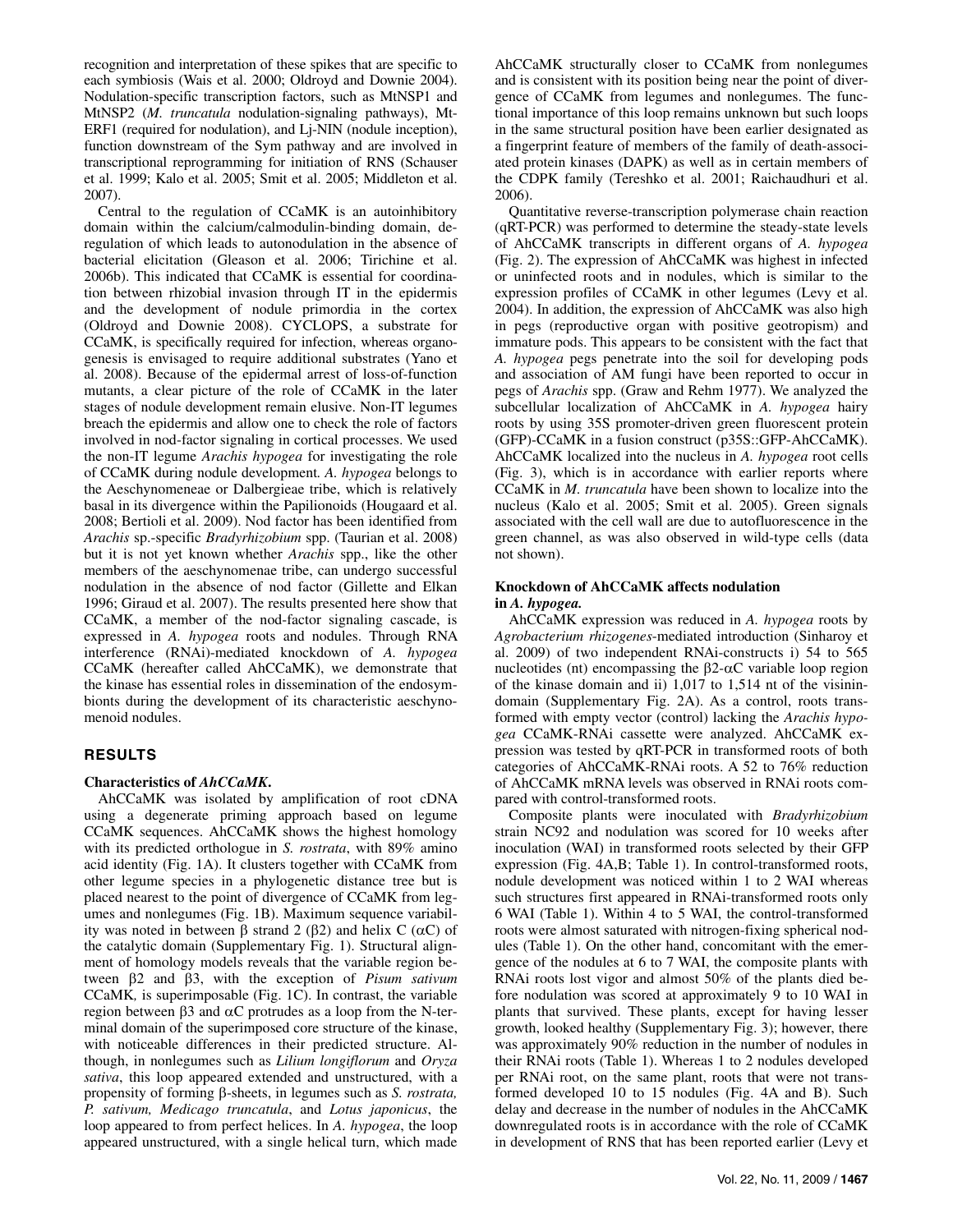al. 2004; Gleason et al. 2006; Godfroy et al. 2006; Banba et al. 2008).

Acetylene-reduction activity in the nodulated RNAi roots was very low compared with its control-transformed counterpart or the wild type, indicating reduced nitrogenase activity in the RNAi nodules (Fig. 4C). The control-transformed nodules resembled the wild-type nodules in having a red homogeneous interior (Supplementary Fig. 4A and B). The interior of the transgenic nodules showed green fluorescence from the cotransformation marker GFP though the level of fluorescence was very low in the central infected zone. We previously described that 35S-driven β-glucuronidase expression was strong in the invaded region of the nodule, indicating that the low fluorescence of GFP was not due to silencing of the promoter (Sinharoy et al. 2009). Rather, it indicated quenching of the GFP fluorescence in the invaded region, as reported earlier in *M. truncatula* nodules (Auriac and Timmers 2007). The RNAi nodules had either a pink mosaic or white interior and had scattered zones of strong autofluorescence. Such increase in autofluorescence has been noted in symbiotic mutant (*nip*) of *M. truncatula* and is thought to be due to a possible induction of defense response (Veereshlingam et al. 2004).



**Fig. 1.** Ca2+/calmodulin-dependent protein kinase (CCaMK) of *Arachis hypogea*. **A,** Alignment of CCaMK from *Arachis hypogea* and *Sesbania rostrata*. Sequences were aligned using ClustalW. Identical amino acids are indicated by asterisks and similar amino acids are marked with dots and colons. Catalytic domain, calmodulin-binding domain, and EF-hands of visinin-like domain are underlined on the basis of in silico predictions. Conserved α-helix and β-sheet in the kinase domain are highlighted by blue and red colors, respectively. **B,** Position of *A. hypogea* CCaMK in a distance tree predicted on the basis of available CCaMK protein sequences. Tree was generated based on a CLUSTALW alignment. Numbers above the branches represent the percentages of 1,000 bootstrap replications. **C,**  Structural alignment of homology models of CCaMK. Ribbon model of structures generated by using kinase domain of *A. hypogea, Medicago truncatula, Lotus japonicus, Pisum sativum, S. rostrata, Lilium longiflorum*, and *Oryza sativa* are aligned. Residues between β2 and β3 and β3 and αC of all kinases are highlighted. Color coding: *Arachis*, red; *Medicago*, purple; *Lotus*, dark blue; *Sesbania*, green; *Pisum*, yellow; *Lilium*, gray; and *Oryza*, light blue.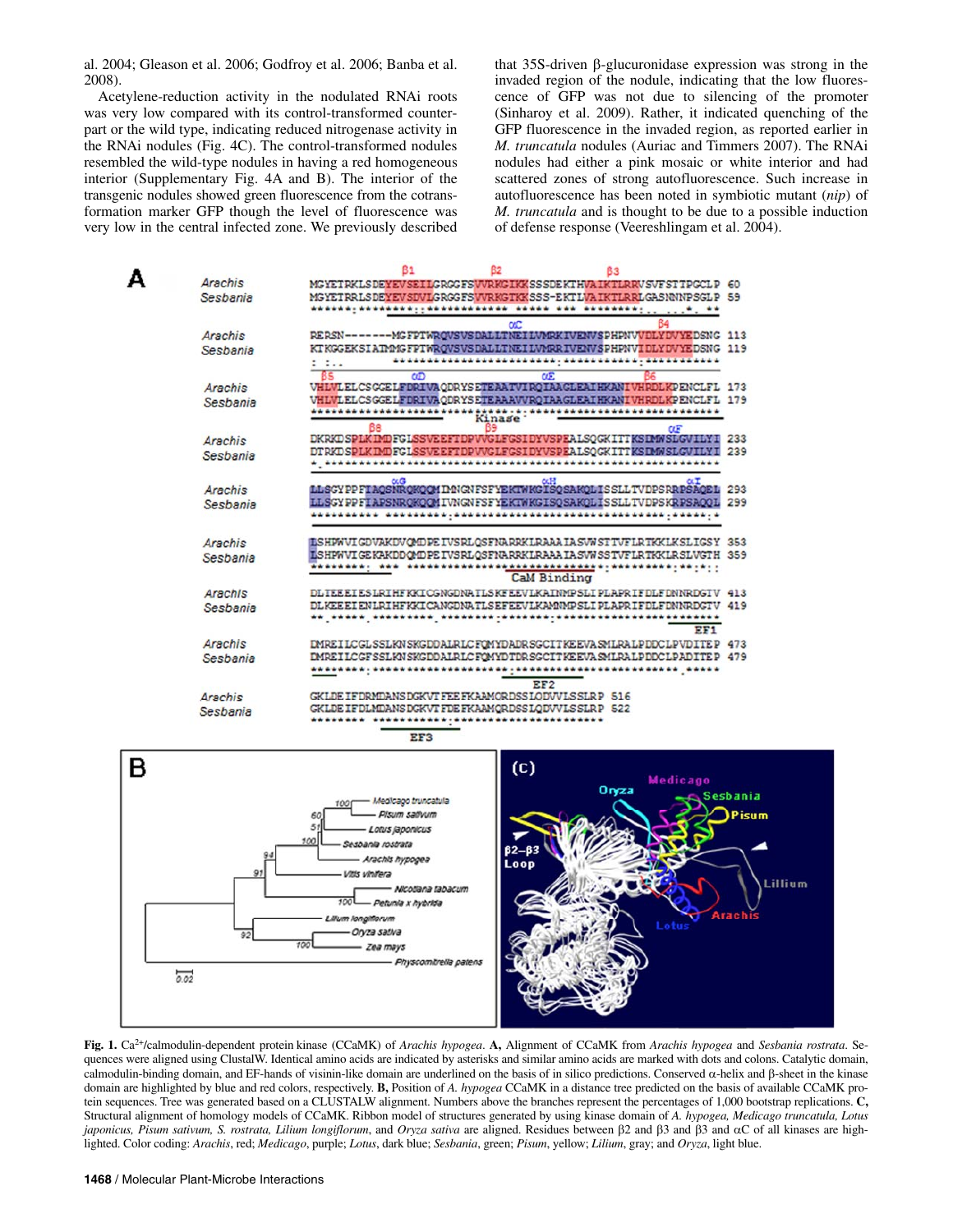A feature associated with hairy roots of *A. hypogea* is generation of nodular roots, which are unbranched roots exhibiting negative geotropism growing at the nodule apex (Akasaka et al. 1998; Sinharoy et al. 2009). Although only 2 to 3% of the nodules contained nodular roots in almost all the control composite plants, there was approximately 40% nodules with nodular-roots in approximately 50% (14/25) of the RNAi composite plants (Table 1). In RNAi nodules, the nodular roots behaved like adventitious roots, exhibiting normal growth and branching (Fig. 4D and E). The interiors of nodules containing nodular roots were noted to be pink with relatively homogeneous GFP fluorescence. Consistent with the pink and homogeneous interior of the nodules with apical roots, there was a small increase of acetylene reduction activity in roots having such nodules (Fig. 4C), the significance of which is not understood.

## **Knockdown of AhCCaMK affects dissemination of the symbiont**

#### **during aeschynomenoid nodule development.**

In *A. hypogea*, rhizobia directly invade root cortical cells and their dissemination within the nodule is believed to take



Fig. 2. Expression of *Arachis hypogea* Ca<sup>2+</sup>/calmodulin-dependent protein kinase (AhCCaMK) in different tissues of *Arachis hypogea*. Relative transcript abundance of AhCCaMK in uninfected roots, 3-day infected roots (Inroots), nodules (3 weeks after infection), flowers, pods, pegs, and leaves. Relative transcript abundance was determined by quantitative reverse-transcription polymerase chain reaction and normalized against *A. hypogea* actin (EU982407), which is constitutively expressed in all tissues tested. Error bars represent standard deviations from three independent experiments.



**Fig. 3.** Subcellular localization of *Arachis hypogea* Ca<sup>2+</sup>/calmodulindependent protein kinase (AhCCaMK) by confocal microscopy. Green fluorescent protein (GFP)-AhCCaMK localizes in the nucleus of root epidermal cells. **A,** 4′,6-Diamidino-2-phenylindole and **B,** GFP signals are shown in two different channels and **C,** in the third channel, signals are merged with a bright-field image. Bars:10 μm.

|  | Table 1. Nodulation frequencies of transformed Arachis hypogea roots <sup>a</sup> |  |
|--|-----------------------------------------------------------------------------------|--|
|  |                                                                                   |  |

place by repeated division of the infected cells, giving rise to aeschynomenoid nodules (Alazar and Duhoux 1990; Boogerd and Rossum 1997; Klitgaard and Lavin 2005). In the later phases of nodule development, the rod-shaped rhizobia synchronously differentiates itself into bacteroids in spherical symbiosomes (Sen et al. 1986; Bal et al. 1989; Boogerd and Rossum 1997). To avoid confusion, we followed the nomenclature in *Arachis* literature and have referred to the rodshaped form as rhizobia and the spherical form as symbiosomes (Boogerd and Rossum 1997). The effect of downregulation of AhCCaMK was studied in both early and mature nodules. To visualize rhizobia inside the nodules, a mixture of two cell-permeable fluorescent dyes, SYTO9 and PI, was used (Partida-Martinez and Hertweck 2005). Both dyes are nucleicacid intercalaters but, due to higher permeability, SYTO9 usually stains live cells. On the other hand, PI being a stronger intercalater, it replaces SYTO9 in dead cells. These two dyes differentially stained the interior (PI) and the peripheral components (SYTO9) of the symbiosomes when cryosections of



**Fig. 4.** Characteristics of RNA interference (RNAi) nodules. Nodulated RNAi roots observed under **A,** bright-field and **B,** blue-light excitation to identify hairy roots that were green fluorescent protein positive and distinguish them from the noncotransformed roots. **C,** Acetylene reduction assay of six independent RNAi roots (10 weeks after inoculation [WAI], three from ikin three ivis). As reference, the average of acetylene reduction by five wildtype and five control-transformed roots (4 WAI) is shown; \* indicates roots having nodules with nodular roots. **D** and **E,** RNAi nodules showing adventitious root formation from nodule apex. Bars: A and B, 5 mm; D and E, 1 mm.

|            | <b>Fraction of plants with</b><br>transformed nodule |             | <b>Transformed nodules</b><br>per plant |             | <b>Fraction of plants having</b><br>nodular root |             | <b>Nodular root containing</b><br>nodules per plant |             |
|------------|------------------------------------------------------|-------------|-----------------------------------------|-------------|--------------------------------------------------|-------------|-----------------------------------------------------|-------------|
| WAI        | <b>Empty vector</b>                                  | <b>RNAi</b> | <b>Empty vector</b>                     | <b>RNAi</b> | <b>Empty vector</b>                              | <b>RNAi</b> | <b>Empty vector</b>                                 | <b>RNAi</b> |
| $1$ to $2$ | 18/25                                                | 0/25        | $2 + 2$                                 |             | 0/18                                             |             |                                                     |             |
| $2$ to $3$ | 25/25                                                | 0/25        | $10 + 4$                                |             | 0/25                                             |             |                                                     |             |
| $4$ to 5   | 25/25                                                | 0/25        | $60 + 10$                               |             | 6/25                                             |             | $1 + 1$                                             |             |
| 6 to 7     | 25/25                                                | 38/50       | $118 + 26$                              | $5 + 3$     | 14/25                                            | 0/38        | $3 + 2$                                             |             |
| 8 to 10    | 25/25                                                | 21/25       | $118 + 26$                              | $8 \pm 5$   | 23/25                                            | 13/21       | $3 + 2$                                             | $3 + 2$     |

At various timepoints following infection, indicated number of plants were harvested and nodulation was scored. WAI = weeks after infection and RNAi = RNA interference.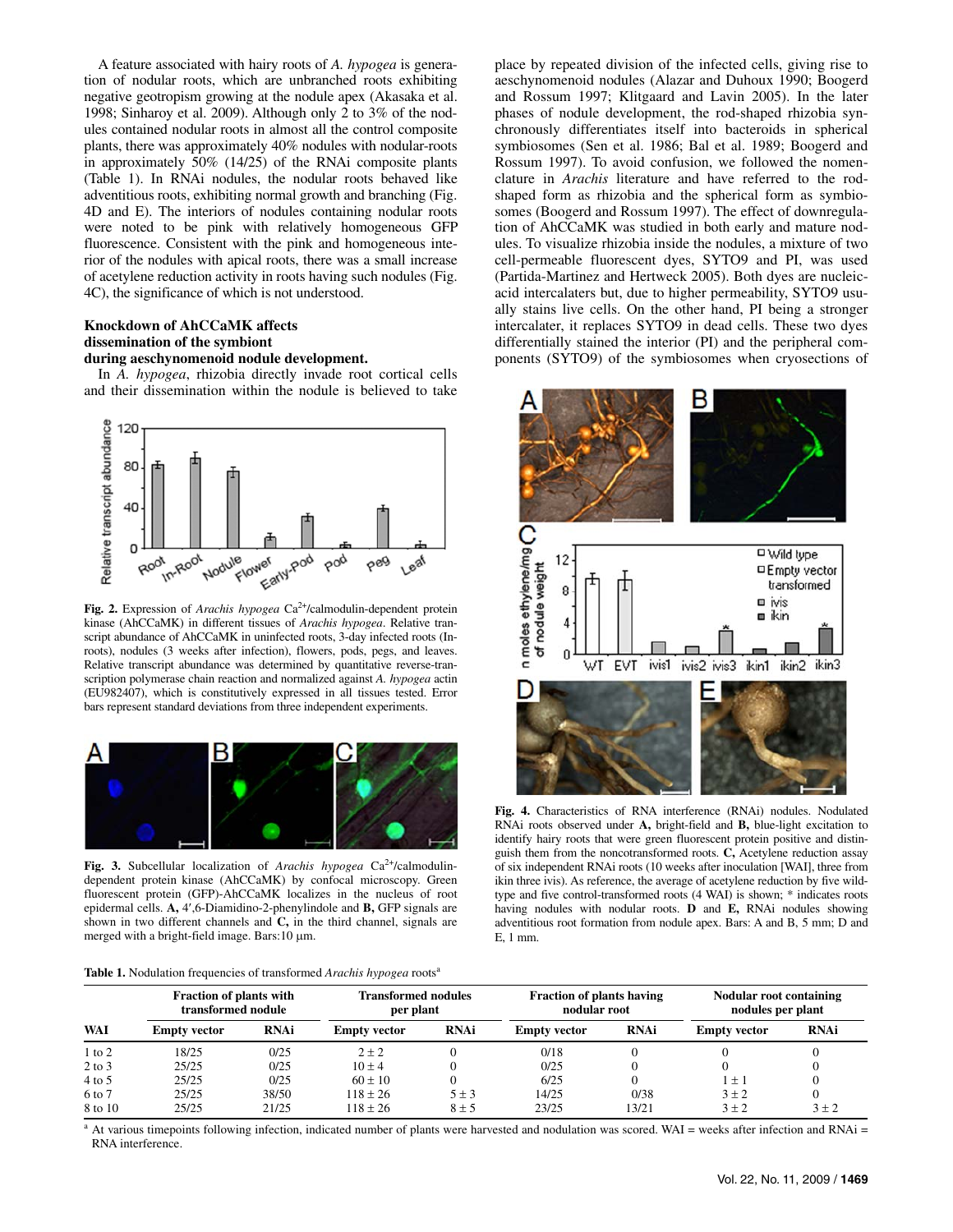mature nodules were analyzed (Sinharoy et al. 2009). In contrast, in paraffin sections, both dyes equally stained the nucleicacid components in the symbiosome interior (Supplementary Fig. 5). We reasoned that the dehydrating steps involved in preparing the paraffin sections led to the alteration in membrane properties, allowing both SYTO9 and PI to stain the nucleic acid in the interior. We have used the combination of these two dyes as a useful tool for studying the cryosections of nodules in our investigations. Also, because the fluorescence originating from our cotransformation marker GFP was low in the invaded region of the nodules and could only be observed under high laser power, it never interfered in our analysis using SYTO9 (Sinharoy et al. 2009).

Investigations were conducted on early nodules of similar size (approximately 0.5 to 0.6 mm in diameter) collected from control and RNAi-transformed roots at 2 and 6 WAI, respectively. At early stages in control-transformed as well as wildtype nodules, the rod-shaped rhizobia appeared green by selective uptake of the SYTO9 dye (Fig. 5A; Supplementary Fig. 6A). The infected zone in these nodules showed their aeschynomenoid arrangement, where infected cells were not interspersed with uninfected cells and the rhizobia were evenly distributed in the infected cell cytoplasm. In RNAi nodules, the rhizobia stained yellow in several infected cells due to uptake of both SYTO9 and PI, possibly due to alteration in permeability of the peribacteroid or the rhizobial membrane (Fig. 5B). Also, the RNAi nodules have empty and uninfected cells scattered in the infected zone, which is in contrast to homogeneously infected cells in the interior of the control-transformed and wild-type nodules. We found that the infected cells in RNAi nodules were temporarily arrested in a stage where rhizobia, instead of being evenly distributed in the cytoplasm, appeared entrapped and clustered around the nucleus (Fig. 5B and C). Together, these observations suggest that, in AhCCaMK-downregulated plants, the infected cell division was both delayed and error prone, which led to the observed asymmetric partitioning of the rhizobia and, eventually, uneven dissemination of the symbiont in the nodule.

Nodules (approximately 2 mm in diameter) were collected from control and RNAi-transformed roots at 4 and 10 WAI, respectively, to investigate the effect of AhCCaMK downregulation in their mature form. At 4 WAI, the invaded zones in control-transformed and wild-type nodules were homogeneously infected, where all cells were uniformly packed with tightly arranged spherical symbiosomes of 2.5 to 3 μm diameter (Fig. 5D and G). In contrast, the infected zone of RNAi nodules at 10 WAI was scattered, with pockets of cells containing few or no symbiosomes (Fig. 5E, F, H, and I; Supplementary Fig. 7A and B). Moreover, we could detect binucleated cells in almost all the 30 RNAi nodules that were investigated (Fig. 6A to C). These aberrations in the infected cells of the RNAi nodules and the improper partitioning and distribution of endosymbionts in them appears to have originated from error-prone divisions of the infected cells in the early stages of nodule development. In both control-transformed and wildtype nodules, PI and SYTO9 differentially stained the symbiosome interior (PI) and the peripheral components (SYTO9), giving them a distinctive "green ring red dot" signature appearance. Symbiosomes in the RNAi nodules varied in their uptake of SYTO9 and PI; either they resembled their normal counterpart (Fig. 5E and H) or had a green ring yellow dot appearance for the uptake of both SYTO9 and PI in the interior (Fig. 5F and I). Because not a single rod-shaped rhizobia could be detected in any of the RNAi nodules examined at 10 WAI, it appeared that their differentiation into spherical symbiosomes was uninterrupted in *A. hypogea* CcaMK-downregulated conditions (Fig. 5E, F, H, and I).

To closely observe symbiosomes under *A. hypogea* CcaMKdownregulated conditions, ultrastructural analysis was done under scanning electron microscopy (SEM) with the controltransformed and RNAi nodules. At 4 WAI, in the control-transformed nodules, the symbiosomes were spherical and 2.5 to 3 μm in diameter (Fig. 5J, inset) and were tightly and uniformly arranged (Fig. 5J), which is similar to what we observed with wild-type nodules. In contrast, the infected cells of RNAi nodules at 10 WAI were populated with unevenly arranged pleomorphic, irregular, geometric-shaped structures such as cubes, cones, rhomboids, trapezoids, and so on (Fig. 5K). In addition, in RNAi nodules, the symbiosomes appeared to be arrested in their process of division (Fig. 5L through O). Among them, most predominant was enlarged oval structures of approximately 10 μm in diameter that appeared as dyads arrested during binary fission (Fig. 5L). Other frequently detected structures in RNAi nodules were tetrads, octads, and higher-order polyad clusters which were never observed in control nodules (Fig. 5M through O). The diversity of the irregular structures (Fig. 5K) that we observed in RNAi nodules could be explained by the division intermediates that we could detect (Fig. 5L through O). AhCCaMK downregulation thus appears to have led to irregularities in rhizobial dissemination by affecting the division principles of the symbiosomes in the later phases of nodule development.

#### **DISCUSSION**

Whether *A. hypogea*, like other Aeschynomeneae and Dalbergieae legumes (Giraud et al. 2007), can establish RNS without the nod factor is not clear; however, it is evident from our investigations that CCaMK, a member of the nod-factor-responsive Sym pathway, is expressed in *A. hypogea* roots and nodules (Figs. 2 and 3). Knockdown of members of the Sym pathway has been useful in elucidating their role during rhizobial invasion and nodule development (Capoen et al. 2005, 2009; Limpens et al. 2005). In a similar manner, we downregulated the expression of AhCCaMK through RNAi to catch a glimpse of the steps that are governed by this kinase during nodule development and have shown that AhCCaMK has essential roles in rhizobial dissemination and proliferation during the development of the aeschynomenoid nodules of *A. hypogea* (Figs. 5 and 6). Because there was a significant delay of approximately 6 weeks for the onset of nodulation in RNAi roots (Table 1), the possibility of CCaMK having a role in crack entry and cortical invasion cannot be eliminated. However, recent investigations of *S. rostrata* has revealed that intercellular invasion at lateral root bases is not dependent on CCaMK function (Capoen et al. 2009). The increase of nodules bearing nodular roots under AhCCaMK downregulated conditions was noteworthy, though the significance associated with such increase is unclear (Fig. 4; Table 1). Interestingly, these observations have some similarity with the increase of branching of nodular roots, observed under *SymRK* downregulated conditions in the actinorhizal plant *Casuarina glauca*, where the significance also remains unknown (Gherbi et al. 2008).

Downregulation of *CCaMK* in *A. hypogea* led to the generation of pockets of cells containing little or no symbiosomes in the central infected zone of its otherwise homogeneously infected aeschynomenoid nodules (Fig. 5E, F, H, and I). Rhizobial dissemination through infected cell division is a hallmark of the aeschynomenoid/lupinoid-type nodules (Alazar and Duhoux 1990; James and Sprent 1999; Klitgaard and Lavin 2005; Fedorova et al. 2007); therefore, these observations highlight the role of AhCCaMK in endosymbiont inheritance associated with infected cell division during nodule development. The presence of binucleated cells in the infected zone of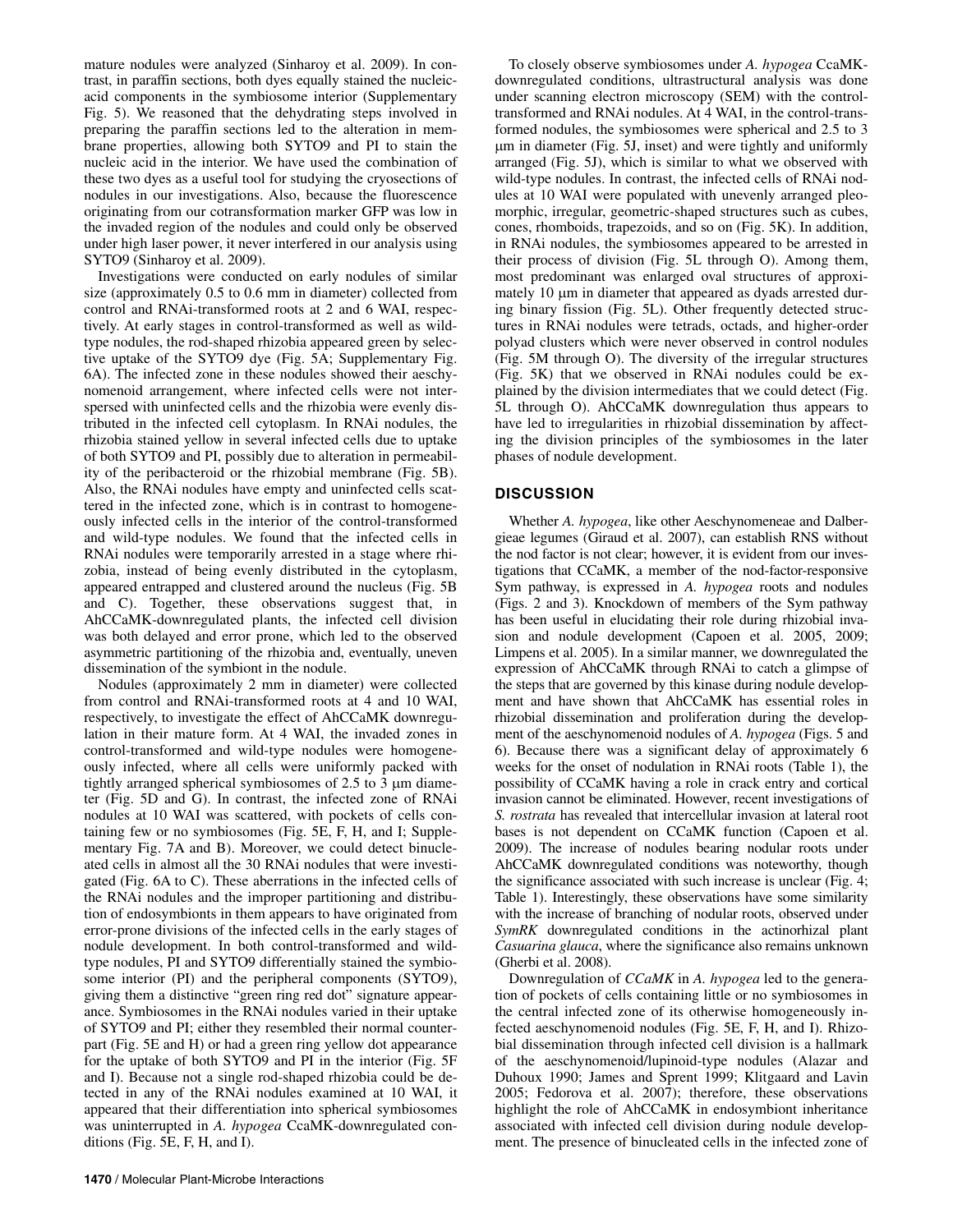

**Fig. 5.** *Arachis hypogea* Ca2+/calmodulin-dependent protein kinase (CCaMK) knockdown phenotype in early and mature nodules. Control and RNA interference (RNAi)-transformed nodules were analyzed under confocal and scanning electron microscope. **A** through **I,** Cryosections of nodules stained with SYTO9:PI (Molecular Probes—L7007) and observed under confocal-microscope. **A** through **C,** Optical-sections of early nodules with **A,** rod-shaped rhizobia control-transformed at 2 weeks after inoculation (WAI); **B** and **C**, RNAi-transformed at 6 WAI. For A and B, SYTO9:PI signals are merged; in C, PI signals and bright-field image of B is merged. Arrows indicate R, rhizobia and P, perinuclear position. **D** through **I,** Optical sections of mature nodules with **D**  and **G,** spherical symbiosomes, control-transformed at 4 WAI; **E** and **H,** RNAi-transformed at 10 WAI with pink interior and **F** and **I,** with white interior. **D** through **F,** Infected zone; **G** through **I,** single infected cell. **J** through **O,** Paraffin sections of mature nodules observed under scanning electron microscopy. **J,**  Spherical symbiosomes control-transformed at 4 WAI; **J inset,** a single symbiosome. **K** through **O,** RNAi-transformed at 10 WAI. **K,** Irregular-shaped symbiosomes; L through O, symbiosomes arrested during fission. Data presented here are representative of observations from 10 and 30 early and mature nodules, respectively. Bars: A through O, 10  $\mu$ m; inset bar = 1  $\mu$ m.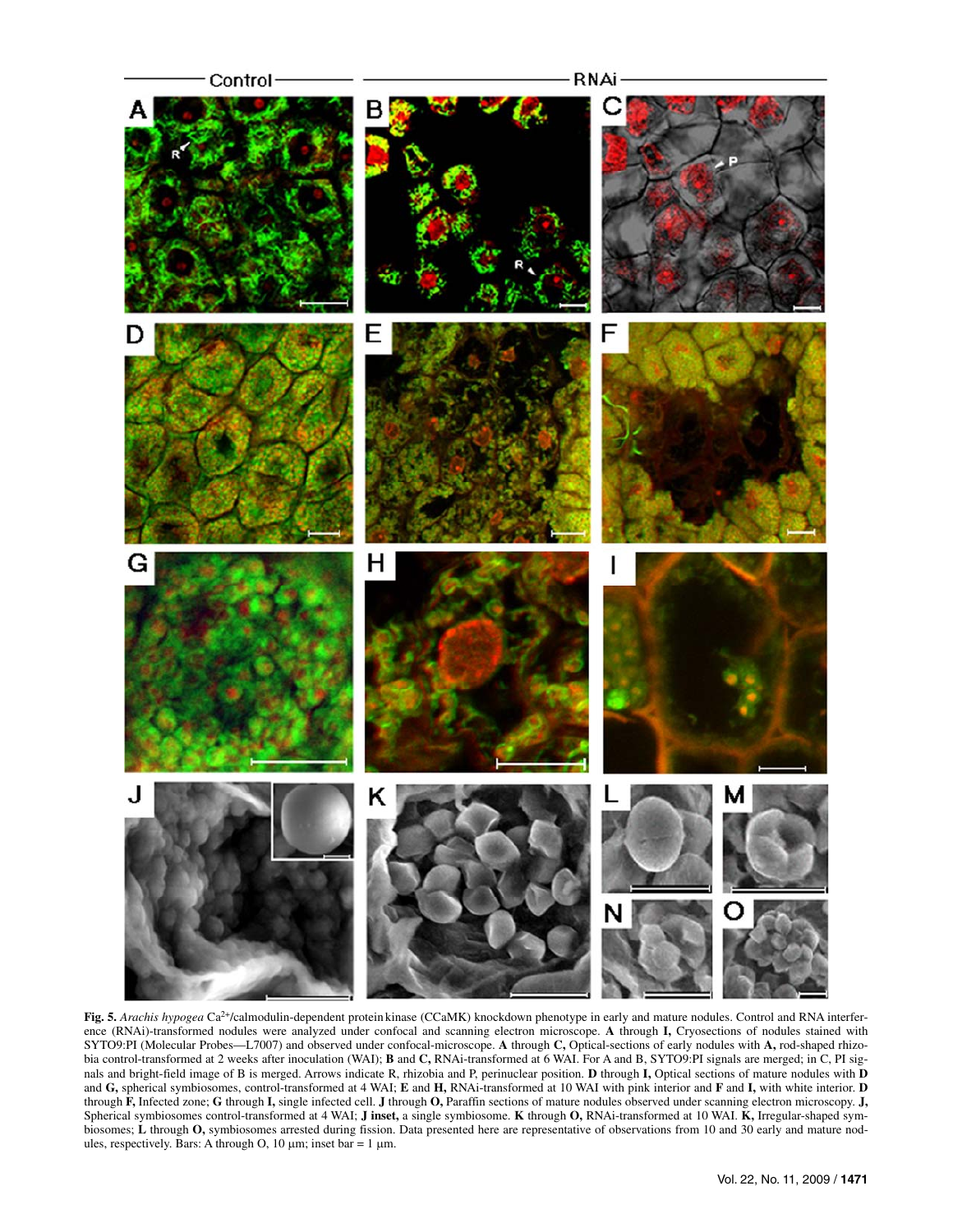the RNAi nodules (Fig. 6) also highlighted the error-prone division of the infected cells under CcaMK-downregulated conditions. These observations are consistent with earlier propositions of CCaMK having a role in mitosis and meiosis (Yang and Poovaiah 2003). During later phases of RNAi nodule development, the symbiosomes were arrested during division, indicating that, along with inheritance and dissemination in the early stages, AhCCaMK also regulates the proliferation of the endosymbiont in the later stages of nodule development. The symbiosomes appeared locked in their final stages of fission, suggesting that CCaMK-dependent regulation is associated with the terminal steps of their division. In summary, we have been able to associate CCaMK with a hitherto unknown role in endosymbiont dissemination and proliferation during nodule organogenesis. It is noteworthy that CaMKIV (GI:4502557), the mammalian kinase having homology with CCaMK, controls (PGC-1) the master regulator of mitochondrial biogenesis, suggesting that a related group of kinases are dedicated for endosymbiont proliferation and partitioning in eukaryotic cells (Wu et al. 2002).

Our results are consistent with the existing literature that illuminated the role of CCaMK during nodule development. Complementation of CCaMK knockout mutants of *Medicago*  and *Lotus* spp. *(Mtdmi3* and *Ljccamk)* with CCaMK from rice (OsCCaMK) or lily (*Ll*CCaMK) revealed that nodule organogenesis could be completely restored in these mutants but colonization of the endosymbiont in the nodule structure was affected in both cases (Gleason et al. 2006; Godfroy et al. 2006; Chen et al. 2007; Banba et al. 2008). Although complementation of *Mtdmi3* with OsCCaMK could not restore rhizobial infection in the nodule structure at all, in the case of complementation of LjCCaMk by OsCCaMK, both empty and infected nodules were generated, suggesting a lack of coordination between nodule organogenesis and rhizobial colonization (Godfroy et al. 2006; Chen et al. 2007; Banba et al. 2008). Thus, though CCaMK from nonlegumes could decode the nod-factor signal and trigger for nodule organogenesis, it was only CCaMK from legumes that could coordinate endosymbiont colonization in the developing nodule (Gleason et al. 2006; Godfroy et al. 2006; Chen et al. 2007; Banba et al. 2008). Our results, demonstrating a role for *Arachis* spp. CCaMK in endosymbiont dissemination and proliferation during nodule development, is consistent with the proposition of CCaMK from legumes having a role in endosymbiont colonization (Godfroy et al. 2006). One strong possibility is that diversification in choice of substrate had allowed this kinase to acquire its various roles in RNS in the nodulation clade. It already was demonstrated in a recent report that CYCLOPS, a substrate for CCaMK, regulates rhizobial infection whereas nodule organogenesis is predicted to be undertaken by other downstream interactions of this kinase that are yet to be identified (Capoen and Oldroyd 2008; Yano et al.



Fig. 6. Binucleated cells in *Arachis hypogea* Ca<sup>2+</sup>/calmodulin-dependent protein kinase downregulated nodules. Cryosections of nodules stained with SYTO9:PI (Molecular Probes—L7007) and observed under confocalmicroscope. **A** through **C,** Optical-sections of RNA interference-transformed mature nodules containing binucleated cells in the infected zone. Bars = 10 μm. Binucleated cells are indicated by double arrow.

2008). Such diversification in the choice of substrates or interacting proteins of CCaMK with the evolution of RNS can be discussed in the light of the structural alignment of homology models of CCaMK (Fig. 1C). In all CCaMK, the region between  $β3$  and  $αC$  protrudes as a loop from the Nterminal domain of the superimposed core structure of the kinase, with noticeable differences in the predicted structure between legumes and nonlegumes. A protruding loop in this position is a fingerprint feature of members of the DAPK family of kinases, where it takes an active part in physical binding of interacting proteins (Shani et al. 2004). Whether the loop in CCaMK has a similar role in the protein–protein interaction is a subject for future investigation; however, it does appear to contain the footsteps of the molecular adaptation that enabled the kinase to functionally mature into its role in RNS in the nodulating clade.

## **MATERIALS AND METHODS**

#### **Plant and biological materials.**

*A. hypogea* JL-24 seed and *Bradyrhizobium* sp. (*Arachis*) NC92 were from ICRISAT, India; *Agrobacterium rhizogenes*  R1000 from C. Somerville, Stanford University; and binary vectors from Ghent University.

#### **Cloning of** *Arachis hypogea* **CCaMK, phylogenetic analysis, and structural alignments.**

*Arachis hypogea* CCaMK was amplified from cDNAs prepared from roots of *A. hypogea* and cloned following standard procedures (Nag et al. 2005; Raichaudhuri et al. 2006). Primers were 5′-ATGGGATATGRWACMAGAAARCTCTC-3′ and 5′- TGGACGAAKAGAAGAGAGRASYAYRTCTTG-3′. For the phylogenetic analysis, protein sequences (accession number in parentheses) from *A. hypogea* (195542474), *S. rostrata*  (186909461), *P. sativum* (71152364), *M. truncatula*  (71152363), *L. japonicus* (116634228), *Lilium longiflorum*  (71152362), *Nicotiana tabacum* (4741991), *Petunia hybrida*  (148607974), *Vitis vinifera* (157353656), *O. sativa* (50511369), and *Zea mays* (162459834) were used. *Physcomitrella patens* (29289941) served as a reference to root the tree. The tree was generated by using MEGA version 4 (Tamura, Dudley, Nei, and Kumar 2007). Homology models of CCaMK kinase domains were generated based on coordinates of CaM kinase II (1a06A) using the Swiss Model Server. Structural alignment was done by using the Magic Fit option of Swiss-PdbViewer 4.0.

## **Construct generation for in vivo studies.**

RNAi and localization constructs were generated by amplification from AhCCaMK cDNA template with primers containing restriction sites (underlined): i) ikin-primers 5′-GAAG ATCTTATGAAGTTTCAGAAATT-3′ and 5′-CGCTCGAGTC AAACCGAAATCCATGA-3′, ii) ivis-primers 5′-GAAGATCT TTCTTGAGAACCAAGAAACTG-3′ and 5′-CGCTCGAGAG AGCTATCTCCTTGCATAGC-3', and iii) primers for localization 5′-GAAGATCTTCATGGGATATGAAACCAG-3′ and 5′-CGCTCGAGTGGACGAAGAGAAGAGAGGAC-3′. Amplified fragments were cloned into pENTR4 (Invitrogen) and then into binary vectors pK7GWIWG2D(II)/pK7WGF2 by gateway technology.

#### **Transformation with** *Agrobacterium rhizogenes* **and nodulation of transgenic hairy roots.**

Transformation was done according to Sinharoy and associates (2009). Transformed and untransformed roots in the composite transgenics were differentiated from each other by the expression of the visible marker GFP. Nitrogen-fixation of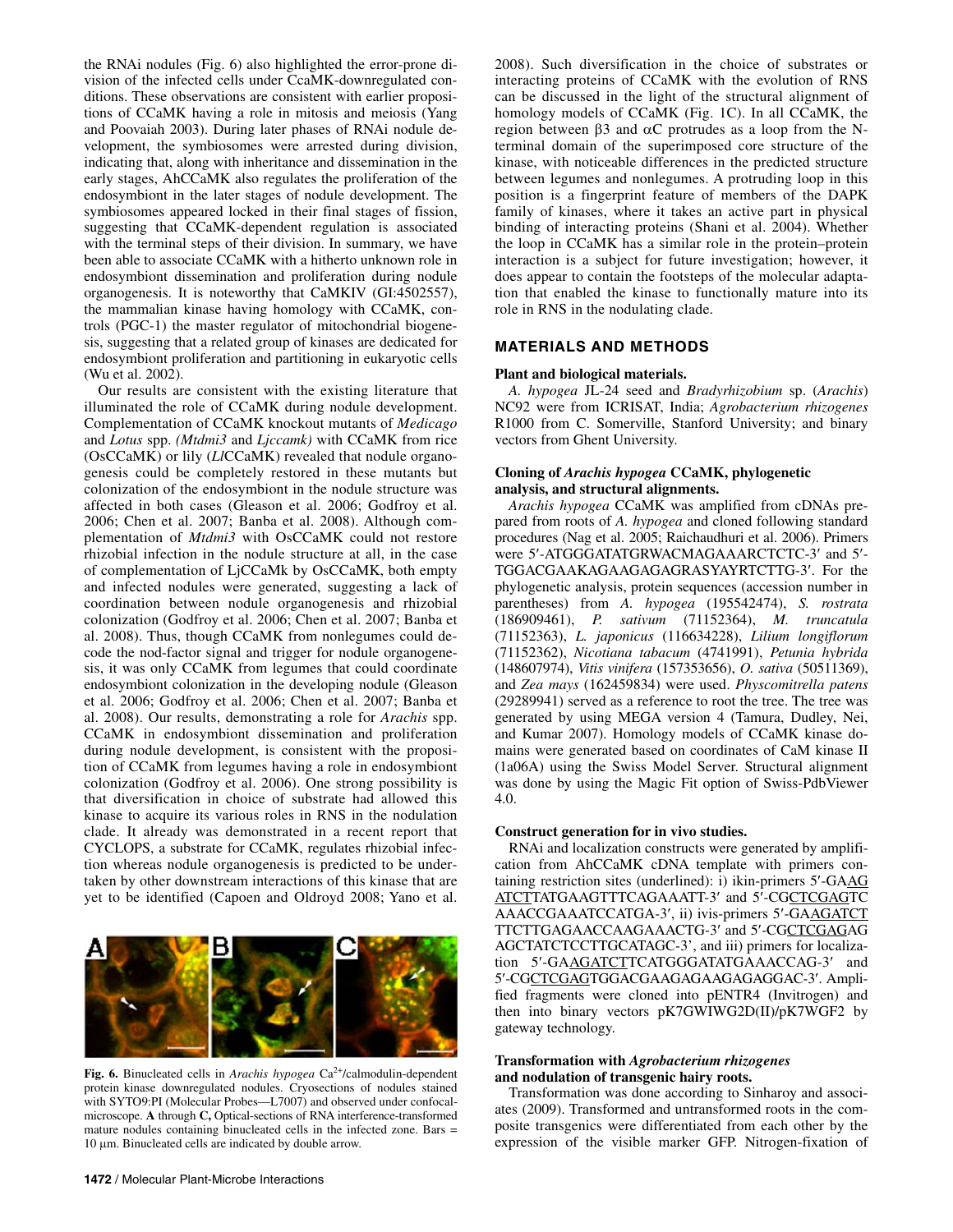wild-type and control- or RNAi-transformed roots bearing a similar number of nodules was assayed using nitrogenase acetylene reduction (Vessey 1994).

#### **qRT-PCR.**

Total RNA (200 ng) was reverse-transcribed by using Super-ScriptII RT (Invitrogen) and oligo(dT)17. qPCR was performed by using the SYBR Green PCR Master Mix (Applied Biosystems). *Arachis hypogea* CCaMK primers were 5′-GCCAAAGA TGTTCAAATGGACCCT-3′ and 5′-CCTGAGACTTTCAATTT CCTCTTC-3′ and *A. hypogea* actin primers were 5′-GAAATGT GCCCCTTATCAGATATAC-3′ and 5′-GTTTGAGAGCATAGC GTGCTGTGCTG-3′. The PCR program was 1 cycle at 95°C for 5 min, 40 cycles at 95°C for 10 s and 52°C for 30 s, ended by 1 cycle at 95°C for 1 min. Calculations were done using the ΔΔ cycle threshold method using *A. hypogea* actin as the endogenous control. For estimating AhCCaMK expression in different tissues of *A. hypogea*, the calibrator was expression of AhCCaMK in shoots where the expression was minimum, with reference to which the relative transcript abundance was calculated. For estimating transcript abundance in RNAi roots, AhCCaMK expression in control-transformed roots was used as calibrator and taken as equivalent to 100%.

#### **Confocal microscopy and LVSEM.**

For confocal microscopy, sample preparation was done according to Haynes and associates (2004). Sections were prepared using cryocutter (Leica) after fixing the sample in plastic resin (Leica). Sections of 5 to 20 μm were prepared and taken in poly-L-lysine-coated slides (Sigma), followed by rehydration and staining with 4′,6-diamidino-2-phenylindole (DAPI) (USB) or the Live/Dead bacteria staining kit (SYTO9:PI:: 1.67:18.3 mM, Molecular Probes—L7007). For SEM, nodules were fixed with FAA (formalin, alcohol, and acetic acid) and then dehydrated by a series of alcohol gradient. They were then transferred to 100% chloroform through a gradient of alcohol/chloroform (3:1, 1:1, 1:3) mixtures. Paraplast (Sigma) was dissolved in chloroform (Merck) for embedding the tissue, then incubated at 37 and 60 $°C$  for 24 h each. Sections (20-μm) were prepared using microtome (Reichert, Germany) and placed on poly-L-lysine-coated slides. Paraplast was removed with xylene and rehydrated when required. Confocal microscopy was done using a ZEISS AXIOVERT equipped with an LSM510. The settings were GFP and SYTO9 (488 nm laser, HFT405/488, NFT490, BP505-550), PI (argon 543 nm laser, HFT488/543, NFT545, BP560-615), and DAPI (argon 405 nm laser, HFT405/488, NFT490, BP420-480). SEM was done using an FEI Quanta-200 MK2 low-vacuum scanning electron microscope.

#### **ACKNOWLEDGMENTS**

We thank C. Somerville for *Agrobacterium rhizogenes*; S. Nigam for seed and *Bradyrhizobium* spp.; D. J. Chattopadhyay, A. Lohia, S. Roy Chowdhury, U. Chatterji, and B. P. Mishra for giving us access to their facilities; A. Pal and P Chakrabarti for their valuable suggestions in microscopy and structural studies; S. Ghosh for valuable comments; P. Maity, H. Patra, A. Poddar, S. Maika, S. Das, J. Saha, and S. Saha for technical support; and S. Chaudhuri and A. Raichaudhuri for their advice. Financial support was provided by University Grants Commission program UGC/191/UPE/07 and Department of Science and Technology program SR/SO/BB-24/2008. S. Sinharoy acknowledges the Council of Scientific and Industrial Research, India, for fellowship 9/28(638)2004- EMR1.

#### **LITERATURE CITED**

Akasaka, Y., Mii, M., and Daimon, H. 1998. Morphological alterations and root nodule formation in *Agrobacterium rhizogenes*-mediated transgenic hairy roots of peanut (*Arachis hypogea* L.). Ann. Bot. 81:355- 362.

- Alazar, D., and Duhoux, E. 1990. Development of stem nodule in a tropical forage legume, *Aschynomene afraspera*. J. Exp. Bot. 41:1199-1206.
- Ane, J. M., Kiss, G. B., Riely, B. K., Penmetsa, R. V., Oldroyd, G. E., Ayax, C., Levy, J., Debelle, F., Baek, J. M., Kalo, P., Rosenberg, C., Roe, B. A., Long, S. R., Denarie, J., and Cook, D. R. 2004. *Medicago truncatula* DMI1 required for bacterial and fungal symbioses in legumes. Science 303:1364-1367.
- Arrighi, J. F., Barre, A., Ben Amor, B., Bersoult, A., Soriano, L. C., Mirabella, R., de Carvalho-Niebel, F., Journet, E. P., Gherardi, M., Huguet, T., Geurts, R., Denarie, J., Rouge, P., and Gough, C. 2006. The *Medicago truncatula* lysin [corrected] motif-receptor-like kinase gene family includes NFP and new nodule-expressed genes. Plant Physiol. 142:265-279.
- Auriac, M. C., and Timmers, A. C. 2007. Nodulation studies in the model legume *Medicago truncatula*: Advantages of using the constitutive EF1alpha promoter and limitations in detecting fluorescent reporter proteins in nodule tissues. Mol. Plant-Microbe Interact. 20:1040-1047.
- Bal, A. K., Hameed, S., and Jayaram, S. 1989. Ultrastructural characteristics of the host symbiont interface in nitrogen-fixing peanut nodules. Protoplasma 150:19-26.
- Banba, M., Gutjahr, C., Miyao, A., Hirochika, H., Paszkowski, U., Kouchi, H., and Imaizumi-Anraku, H. 2008. Divergence of evolutionary ways among common sym genes: CASTOR and CCaMK show functional conservation between two symbiosis systems and constitute the root of a common signaling pathway. Plant Cell Physiol. 49:1659-1671.
- Bertioli, D. J., Moretzsohn, M. C., Madsen, L. H., Sandal, N., Leal-Bertioli, S. C., Guimaraes, P. M., Hougaard, B. K., Fredslund, J., Schauser, L., Nielsen, A. M., Sato, S., Tabata, S., Cannon, S. B., and Stougaard, J. 2009. An analysis of synteny of Arachis with Lotus and Medicago sheds new light on the structure, stability and evolution of legume genomes. BMC Genomics 10:45.
- Boogerd, F. C., and Rossum, D. 1997. Nodulation of groundnut by *Bradyrhizobium*: A simple infection process by crack entry. FEMS (Fed. Eur. Microbiol. Soc.) Microbiol. Rev 21:5-27.
- Capoen, W., and Oldroyd, G. 2008. How CYCLOPS keeps an eye on plant symbiosis. Proc. Natl. Acad. Sci. U.S.A. 105:20053–20054.
- Capoen, W., Goormachtig, S., De Rycke, R., Schroeyers, K., and Holsters, M. 2005. SrSymRK, a plant receptor essential for symbiosome formation. Proc. Natl. Acad. Sci. U.S.A. 102:10369-10374.
- Capoen, W., Den Herder, J., Sun, J., Verplancke, C., De Keyser, A., De Rycke, R., Goormachtig, S., Oldroyd, G., and Holsters, M. 2009. Calcium spiking patterns and the role of the calcium/calmodulin-dependent kinase CCaMK in lateral root base nodulation of *Sesbania rostrata*. Plant Cell 21:1526-1540.
- Catoira, R., Galera, C., de Billy, F., Penmetsa, R. V., Journet, E. P., Maillet, F., Rosenberg, C., Cook, D., Gough, C., and Denarie, J. 2000. Four genes of *Medicago truncatula* controlling components of a nod factor transduction pathway. Plant Cell 12:1647-1666.
- Chandler, M. R. 1978. Some observations on infected nodules of *Arachis hypogea* L. by *Rhizobium*. J. Exp. Bot. 29:749-755.
- Chen, C., Gao, M., Liu, J., and Zhu, H. 2007. Fungal symbiosis in rice requires an ortholog of a legume common symbiosis gene encoding a Ca2+/calmodulin-dependent protein kinase. Plant Physiol. 145:1619- 1628.
- Chen, C., Ane, J. M., and Zhu, H. 2008. OsIPD3, an ortholog of the *Medicago truncatula* DMI3 interacting protein IPD3, is required for mycorrhizal symbiosis in rice. New Phytol. 180:311-315.
- Doyle, J. J., and Luckow, M. A. 2003. The rest of the iceberg. Legume diversity and evolution in a phylogenetic context. Plant Physiol. 131:900- 910.
- Ehrhardt, D. W., Wais, R., and Long, S. R. 1996. Calcium spiking in plant root hairs responding to *Rhizobium* nodulation signals. Cell 85:673- 681.
- Endre, G., Kereszt, A., Kevei, Z., Mihacea, S., Kalo, P., and Kiss, G. B. 2002. A receptor kinase gene regulating symbiotic nodule development. Nature 417:962-966.
- Fedorova, E. E., de Felipe, M. R., Pueyo, J. J., and Lucas, M. M. 2007. Conformation of cytoskeletal elements during the division of infected *Lupinus albus* L. nodule cells. J. Exp. Bot. 58:2225-2236.
- Gage, D. J. 2004. Infection and invasion of roots by symbiotic, nitrogenfixing rhizobia during nodulation of temperate legumes. Microbiol. Mol. Biol. Rev. 68:280-300.
- Gherbi, H., Markmann, K., Svistoonoff, S., Estevan, J., Autran, D., Giczey, G., Auguy, F., Peret, B., Laplaze, L., Franche, C., Parniske, M., and Bogusz, D. 2008. SymRK defines a common genetic basis for plant root endosymbioses with arbuscular mycorrhiza fungi, rhizobia, and Frankiabacteria. Proc. Natl. Acad. Sci. U.S.A. 105:4928-4932.
- Gillette, W. K., and Elkan, G. H. 1996. *Bradyrhizobium* (*Arachis*) sp.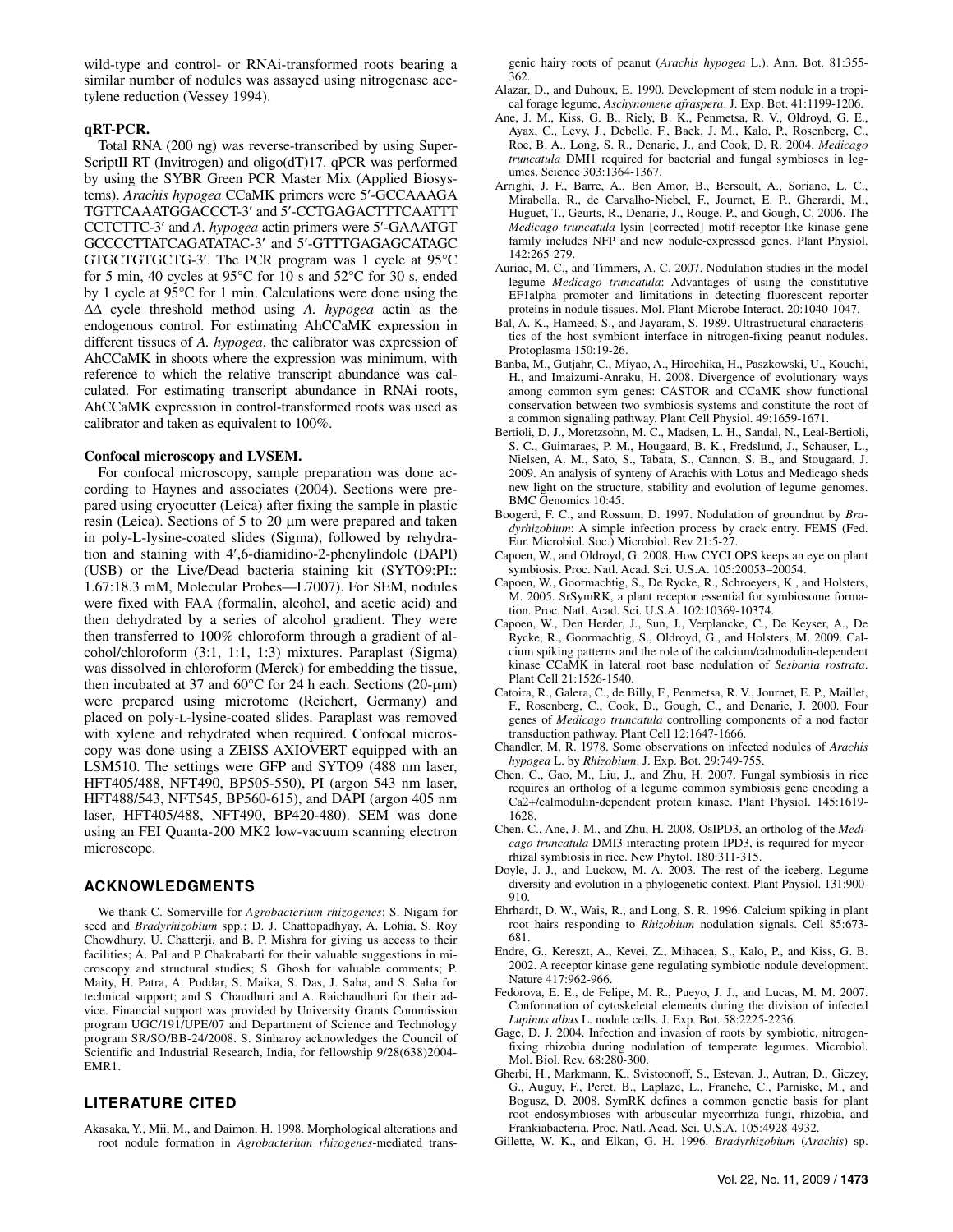strain NC92 contains two nodD genes involved in the repression of nodA and a nolA gene required for the efficient nodulation of host plants. J. Bacteriol. 178:2757-2766.

- Giraud, E., Moulin, L., Vallenet, D., Barbe, V., Cytryn, E., Avarre, J. C., Jaubert, M., Simon, D., Cartieaux, F., Prin, Y., Bena, G., Hannibal, L., Fardoux, J., Kojadinovic, M., Vuillet, L., Lajus, A., Cruveiller, S., Rouy, Z., Mangenot, S., Segurens, B., Dossat, C., Franck, W. L., Chang, W. S., Saunders, E., Bruce, D., Richardson, P., Normand, P., Dreyfus, B., Pignol, D., Stacey, G., Emerich, D., Vermeglio, A., Medigue, C., and Sadowsky, M. 2007. Legumes symbioses: Absence of Nod genes in photosynthetic bradyrhizobia. Science 316:1307-1312.
- Gleason, C., Chaudhuri, S., Yang, T., Munoz, A., Poovaiah, B.W., and Oldroyd, G. E. 2006. Nodulation independent of rhizobia induced by a calcium-activated kinase lacking autoinhibition. Nature 441:1149-1152.
- Godfroy, O., Debelle, F., Timmers, T., and Rosenberg, C. 2006. A rice calcium- and calmodulin-dependent protein kinase restores nodulation to a legume mutant. Mol. Plant-Microbe Interact. 19:495-501.
- Goormachtig, S., Capoen, W., James, E. K., and Holsters, M. 2004. Switch from intracellular to intercellular invasion during water stress-tolerant legume nodulation. Proc. Natl. Acad. Sci. U.S.A. 101:6303-6308.
- Graw, D., and Rehm, S. 1977. Vesicular arbuscular mycorrhizae in the pegs of Arachis hypogaea. J. Agron. Crop Sci. 145:75-78.
- Hougaard, B. K., Madsen, L. H., Sandal, N., de Carvalho Moretzsohn, M., Fredslund, J., Schauser, L., Nielsen, A. M., Rohde, T., Sato, S., Tabata, S., Bertioli, D. J., and Stougaard, J. 2008. Legume anchor markers link syntenic regions between *Phaseolus vulgaris, Lotus japonicus, Medicago truncatula* and *Arachis*. Genetics 179:2299-2312.
- Imaizumi-Anraku, H., Takeda, N., Charpentier, M., Perry, J., Miwa, H., Umehara, Y., Kouchi, H., Murakami, Y., Mulder, L., Vickers, K., Pike, J., Downie, J. A., Wang, T., Sato, S., Asamizu, E., Tabata, S., Yoshikawa, M., Murooka, Y., Wu, G.J., Kawaguchi, M., Kawasaki, S., Parniske, M., and Hayashi, M. 2005. Plastid proteins crucial for symbiotic fungal and bacterial entry into plant roots. Nature 433:527-531.
- James, E. K., and Sprent, J. I. 1999. Development of N2-fixing nodules on the wetland legume *Lotus uliginosus* exposed to conditions of flooding. New Phytol. 142:219-231.
- Kalo, P., Gleason, C., Edwards, A., Marsh, J., Mitra, R. M., Hirsch, S., Jakab, J., Sims, S., Long, S. R., Rogers, J., Kiss, G. B., Downie, J. A., and Oldroyd, G. E. 2005. Nodulation signaling in legumes requires NSP2, a member of the GRAS family of transcriptional regulators. Science 308:1786-1789.
- Kanamori, N., Madsen, L. H., Radutoiu, S., Frantescu, M., Quistgaard, E. M., Miwa, H., Downie, J. A., James, E. K., Felle, H. H., Haaning, L. L., Jensen, T. H., Sato, S., Nakamura, Y., Tabata, S., Sandal, N., and Stougaard, J. 2006. A nucleoporin is required for induction of Ca2+ spiking in legume nodule development and essential for rhizobial and fungal symbiosis. Proc. Natl. Acad. Sci. U.S.A. 103:359-364.
- Kistner, C., and Parniske, M. 2002. Evolution of signal transduction in intracellular symbiosis. Trends Plant Sci. 7:511-518.
- Kistner, C., Winzer, T., Pitzschke, A., Mulder, L., Sato, S., Kaneko, T., Tabata, S., Sandal, N., Stougaard, J., Webb, K. J., Szczyglowski, K., and Parniske, M. 2005. Seven *Lotus japonicus* genes required for transcriptional reprogramming of the root during fungal and bacterial symbiosis. Plant Cell 17:2217-2229.
- Kosuta, S., Hazledine, S., Sun, J., Miwa, H., Morris, R. J., Downie, J. A., and Oldroyd, G. E. 2008. Differential and chaotic calcium signatures in the symbiosis signaling pathway of legumes. Proc. Natl. Acad. Sci. U.S.A. 105:9823-9828.
- Klitgaard, B. B., and Lavin, M. 2005. Dalbergieae *s.l.* Pages 307-335 in: Legumes of the World. G. P. Lewis, B. D. Schrire, M. Lock, and B. Mackinder, eds. Royal Botanic Gardens, Kew, U.K.
- Levy, J., Bres, C., Geurts, R., Chalhoub, B., Kulikova, O., Duc, G., Journet, E. P., Ane, J. M., Lauber, E., Bisseling, T., Denarie, J., Rosenberg, C., and Debelle, F. 2004. A putative Ca2+ and calmodulin-dependent protein kinase required for bacterial and fungal symbioses. Science 303:1361-1364.
- Limpens, E., Franken, C., Smit, P., Willemse, J., Bisseling, T., and Geurts, R. 2003. LysM domain receptor kinases regulating rhizobial Nod factor-induced infection. Science 302:630-633.
- Limpens, E., Mirabella, R., Fedorova, E., Franken, C., Franssen, H., Bisseling, T., and Geurts, R. 2005. Formation of organelle-like N2-fixing symbiosomes in legume root nodules is controlled by DMI2. Proc. Natl. Acad. Sci. U.S.A. 102:10375-10380.
- Madsen, E. B., Madsen, L. H., Radutoiu, S., Olbryt, M., Rakwalska, M., Szczyglowski, K., Sato, S., Kaneko, T., Tabata, S., Sandal, N., and Stougaard, J. 2003. A receptor kinase gene of the LysM type is involved in legume perception of rhizobial signals. Nature 425:637-640.
- Messinese, E., Mun, J. H., Yeun, L. H., Jayaraman, D., Rouge, P., Barre, A., Lougnon, G., Schornack, S., Bono, J. J., Cook, D. R., and Ane, J. M. 2007. A novel nuclear protein interacts with the symbiotic DMI3

calcium- and calmodulin-dependent protein kinase of *Medicago truncatula*. Mol. Plant-Microbe Interact. 20:912-921.

- Middleton, P. H., Jakab, J., Penmetsa, R. V., Starker, C. G., Doll, J., Kalo, P., Prabhu, R., Marsh, J. F., Mitra, R. M., Kereszt, A., Dudas, B., VandenBosch, K., Long, S. R., Cook, D. R., Kiss, G. B., and Oldroyd, G. E. 2007. An ERF transcription factor in *Medicago truncatula* that is essential for Nod factor signal transduction. Plant Cell 19:1221-1234.
- Mitra, R. M., Gleason, C. A., Edwards, A., Hadfield, J., Downie, J. A., Oldroyd, G. E., and Long, S. R. 2004. A Ca2+/calmodulin-dependent protein kinase required for symbiotic nodule development: Gene identification by transcript-based cloning. Proc. Natl. Acad. Sci. U.S.A. 101:4701-4705.
- Nag, R., Maity, M. K., and Dasgupta, M. 2005. Dual DNA binding property of ABA insensitive 3 like factors targeted to promoters responsive to ABA and auxin. Plant Mol. Biol. 59:821-838.
- Oldroyd, G. E., and Downie, J. A. 2004. Calcium, kinases and nodulation signalling in legumes. Nat. Rev. Mol. Cell Biol. 5:566-576.
- Oldroyd, G. E., and Downie, J. A. 2008. Coordinating nodule morphogenesis with rhizobial infection in legumes. Annu. Rev. Plant Biol. 59:519-546.
- Partida-Martinez, L. P., and Hertweck, C. 2005. Pathogenic fungus harbours endosymbiotic bacteria for toxin production. Nature 437:884- 888.
- Radutoiu, S., Madsen, L. H., Madsen, E. B., Felle, H. H., Umehara, Y., Gronlund, M., Sato, S., Nakamura, Y., Tabata, S., Sandal, N., and Stougaard, J. 2003. Plant recognition of symbiotic bacteria requires two LysM receptor-like kinases. Nature 425:585-592.
- Raichaudhuri, A., Bhattacharyya, R., Chaudhuri, S., Chakrabarti, P., and Dasgupta, M. 2006. Domain analysis of a groundnut calcium-dependent protein kinase: Nuclear localization sequence in the junction domain is coupled with nonconsensus calcium binding domains. J. Biol. Chem. 281:10399-10409.
- Saito, K., Yoshikawa, M., Yano, K., Miwa, H., Uchida, H., Asamizu, E., Sato, S., Tabata, S., Imaizumi-Anraku, H., Umehara, Y., Kouchi, H., Murooka, Y., Szczyglowski, K., Downie, J.A., Parniske, M., Hayashi, M., and Kawaguchi, M. 2007. NUCLEOPORIN85 is required for calcium spiking, fungal and bacterial symbioses, and seed production in *Lotus japonicus*. Plant Cell 19:610-624.
- Schauser, L., Roussis, A., Stiller, J., and Stougaard, J. 1999. A plant regulator controlling development of symbiotic root nodules. Nature 402:191-195.
- Sen, D., Weaver, R. W., and Bal, A. K. 1986. Structure and organisation of effective peanut and cowpea root nodules induced by rhizobial strain 32H1. J. Exp. Bot. 37:356-363.
- Shani, G., Marash, L., Gozuacik, D., Bialik, S., Teitelbaum, L., Shohat, G., and Kimchi, A. 2004. Death-associated protein kinase phosphorylates ZIP kinase, forming a unique kinase hierarchy to activate its cell death functions. Mol. Cell Biol. 24:8611-8626.
- Sinharoy, S., Saha, S., Chaudhury, S. R., and Dasgupta, M. 2009. Transformed hairy roots of *Arachis hypogea*: A tool for studying root nodule symbiosis in a non-infection thread legume of the Aeschynomeneae tribe. Mol. Plant-Microbe Interact. 22:132-142.
- Smit, P., Raedts, J., Portyanko, V., Debelle, F., Gough, C., Bisseling, T., and Geurts, R. 2005. NSP1 of the GRAS protein family is essential for rhizobial Nod factor-induced transcription. Science 308:1789-1791.
- Smit, P., Limpens, E., Geurts, R., Fedorova, E., Dolgikh, E., Gough, C., and Bisseling, T. 2007. *Medicago* LYK3, an entry receptor in rhizobial nodulation factor signaling. Plant Physiol. 145:183-191.
- Sprent, J. I. 2007. Evolving ideas of legume evolution and diversity: A taxonomic perspective on the occurrence of nodulation. New Phytol. 174:11-25.
- Stracke, S., Kistner, C., Yoshida, S., Mulder, L., Sato, S., Kaneko, T., Tabata, S., Sandal, N., Stougaard, J., Szczyglowski, K., and Parniske, M. 2002. A plant receptor-like kinase required for both bacterial and fungal symbiosis. Nature 417:959-962.
- Taurian, T., Moron, B., Soria-Diaz, M. E., Angelini, J. G., Tejero-Mateo, P., Gil-Serrano, A., Megias, M., and Fabra, A. 2008. Signal molecules in the peanut-bradyrhizobia interaction. Arch. Microbiol. 189:345- 356.
- Tereshko, V., Teplova, M., Brunzelle, J., Watterson, D. M., and Egli, M. 2001. Crystal structures of the catalytic domain of human protein kinase associated with apoptosis and tumor suppression. Nat. Struct. Biol. 8:899-907.
- Tirichine, L., Imaizumi-Anraku, H., Yoshida, S., Murakami, Y., Madsen, L. H., Miwa, H., Nakagawa, T., Sandal, N., Albrektsen, A. S., Kawaguchi, M., Downie, A., Sato, S., Tabata, S., Kouchi, H., Parniske, M., Kawasaki, S., and Stougaard, J. 2006a. Deregulation of a Ca2+/calmodulin-dependent kinase leads to spontaneous nodule development. Nature 441:1153-1156.